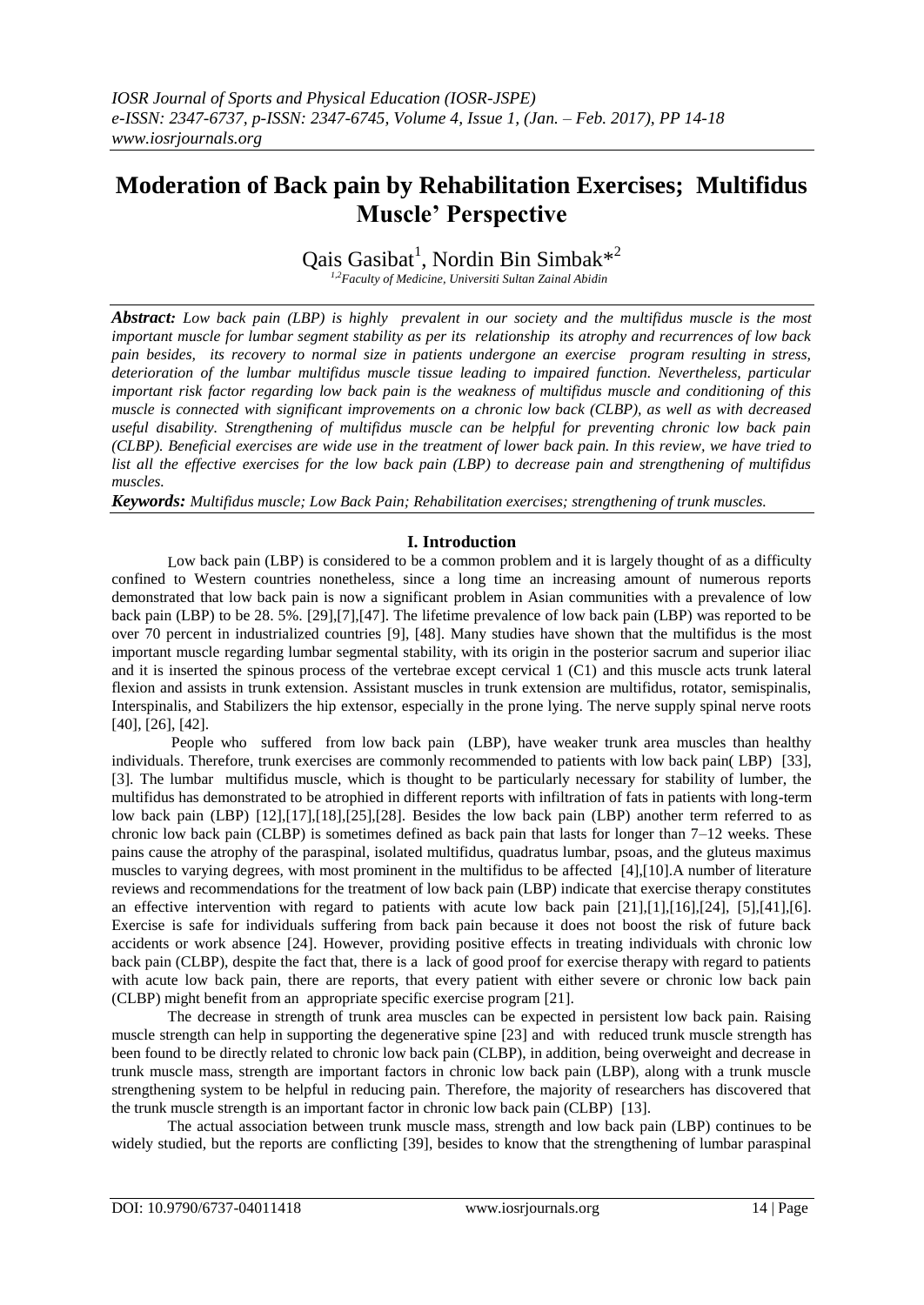muscles could be helpful for preventing chronic low back pain (CLBP) [32]. Probably, with stronger back muscle mass the risk of vertebral fractures will probably decrease [43]. There is absolutely no evidence that one exercise program is preferable to another for the rehabilitation associated with patients with low back pain (LBP). For that reason, a wide variety of exercises have been useful for a progressive strengthening of the lower back [21]. Electromyography (EMG) offers a means by which the back muscle mass activation levels can be examined during exercises, which can support a therapist in choosing appropriate exercises[21].

### **Surface Electromyography**

Surface area Electromyography (SEMG) is a noninvasive technique for measuring muscle electrical activity that occurs during muscle mass contraction and relaxation process.

Surface area Electromyography is widely used in numerous applications, such as:

- Physical Rehabilitation (physical therapy/physiotherapy, kinesiotherapy chiropractic, and orthopaedics')
- Urology (treatment of incontinence)
- Function (sports training, motion evaluation, research)
- Ergonomics (studies in the workplace, job danger analysis, product design as well as certification) [49].

### **Multifidus s' placement of electrode**

There was a study demonstrated good reliability in the use of surface electrodes for the lumbar multifidus [17]. Sites of electrode placement will be prepared by abrading the skin with fine sandpaper and cleaning the area with 70% isopropyl alcohol. Excess hair will shave off whenever necessary [30].

In the lumbar multifidus muscle, the electrodes will be placed 2cm laterally at the lumbosacral junction. Multifidus muscles at L5, 2cm laterally from the midline running through the L5 spinal process [17], [20], [11], [21], [50]. A reference electrode will be placed at the tip of the spinous process or on the posterior superior iliac spine process [30].Exercise program The exercises are usually performed 3 times with a hold for 5 seconds. Rest periods of 30 seconds is allowed between repetitions of the exercises and a 1-minute rest period will be given between exercises, the exercises will be persisted for 6 weeks occur twice a week [21],[46],[22].



**Fig A** multifidus muscle

This review focuses on summarizing all the exercises for multifidus muscle profound in utilizing for the importance of function and decreasing the serenity of low back pain.

| Name of exercise                     | <b>Perform</b>                                                                  | Reference                |
|--------------------------------------|---------------------------------------------------------------------------------|--------------------------|
| Superman exercise (Fig 1)            | Lie down on your stomach with the<br>arms extended so that they are parallel    | [38],[30],[21],[15],[35] |
|                                      | to the floor, palms down, slowly lift                                           |                          |
|                                      | your arms, upper body and legs from the                                         |                          |
|                                      | floor and hold for 5 seconds.                                                   |                          |
| Flying squirrel exercise (Fig 2)     | Lying prone with knees flexed, hips                                             | [38]                     |
|                                      | internally rotated, and legs will be lifted                                     |                          |
|                                      | off the floor. Participants' arms will be                                       |                          |
|                                      | flexed<br>at<br>the elbows,<br>shoulders                                        |                          |
|                                      | externally will be rotated, and lifted off                                      |                          |
|                                      | the floor. This position will hold for 5                                        |                          |
|                                      | seconds.                                                                        |                          |
| Prone trunk extension exercise (Fig. | Lie on your stomach and put your arms                                           | [37], [21], [34], [11]   |
| 3)                                   | behind your head, take your body up to                                          |                          |
|                                      | a fully extended position and you should<br>hold 5 seconds. Your legs should be |                          |
|                                      | fully extended                                                                  |                          |
| Bridge exercise(Fig 4)               | Lie on your back with both legs bent,                                           | [21],[8],[15],[34]       |
|                                      | tighten and squeeze your gluteus, lift                                          |                          |
|                                      | your butt off the floor hold on for 5                                           |                          |
|                                      | seconds.                                                                        |                          |
| Bird dog exercise(Fig 5)             | On hands and knees with a neutral                                               | [21],[27],[34],[36],[31] |
|                                      | spine, tense your abdominals and keep                                           |                          |
|                                      | your low back quiet, then reach way out                                         |                          |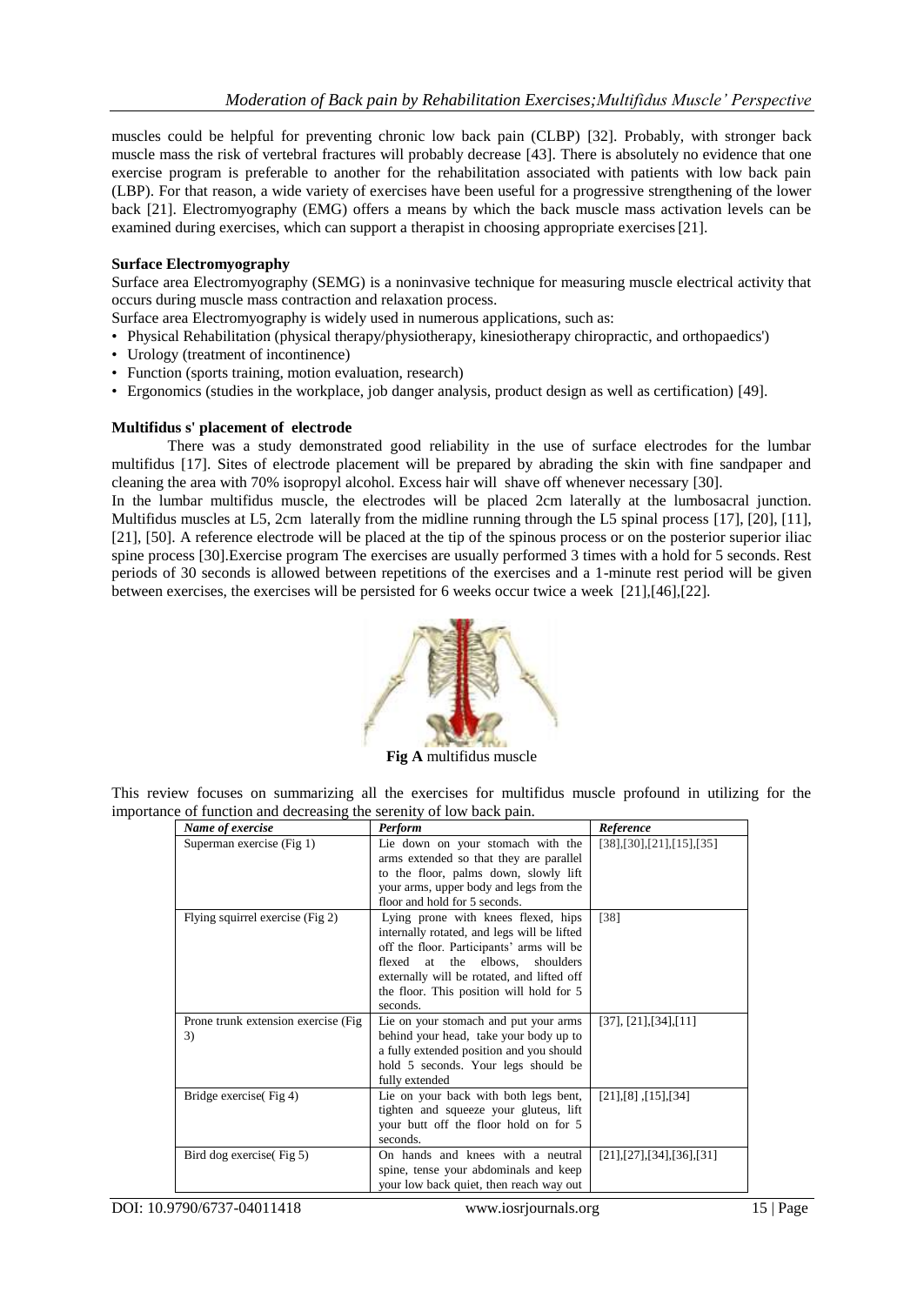|                                               | with one hand, thumb up, and reach way<br>back with the opposite foot, pushing<br>through the heel, not the toes.                                                                                                                              |                                                                                 |
|-----------------------------------------------|------------------------------------------------------------------------------------------------------------------------------------------------------------------------------------------------------------------------------------------------|---------------------------------------------------------------------------------|
| Back bridge exercise with leg lift<br>(Fig 6) | Lie on your back with your knees bent<br>and your feet flat on the floor, cross<br>your arms over your chest and raise the<br>lower half of your right leg until it's in<br>line with your left thigh, press your left<br>foot into the floor. | $[21]$ , $[36]$ , $[30]$ , $[15]$ , $[35]$<br>$[36]$ , $[44]$ , $[34]$ , $[31]$ |



**Superman exercise (Fig 1)**



**Flying squirrel exercise (Fig 2)**



## **Prone trunk extension exercise (Fig 3)**



**Bridge exercise (Fig 4)**



**Bird dog exercise (Fig 5)**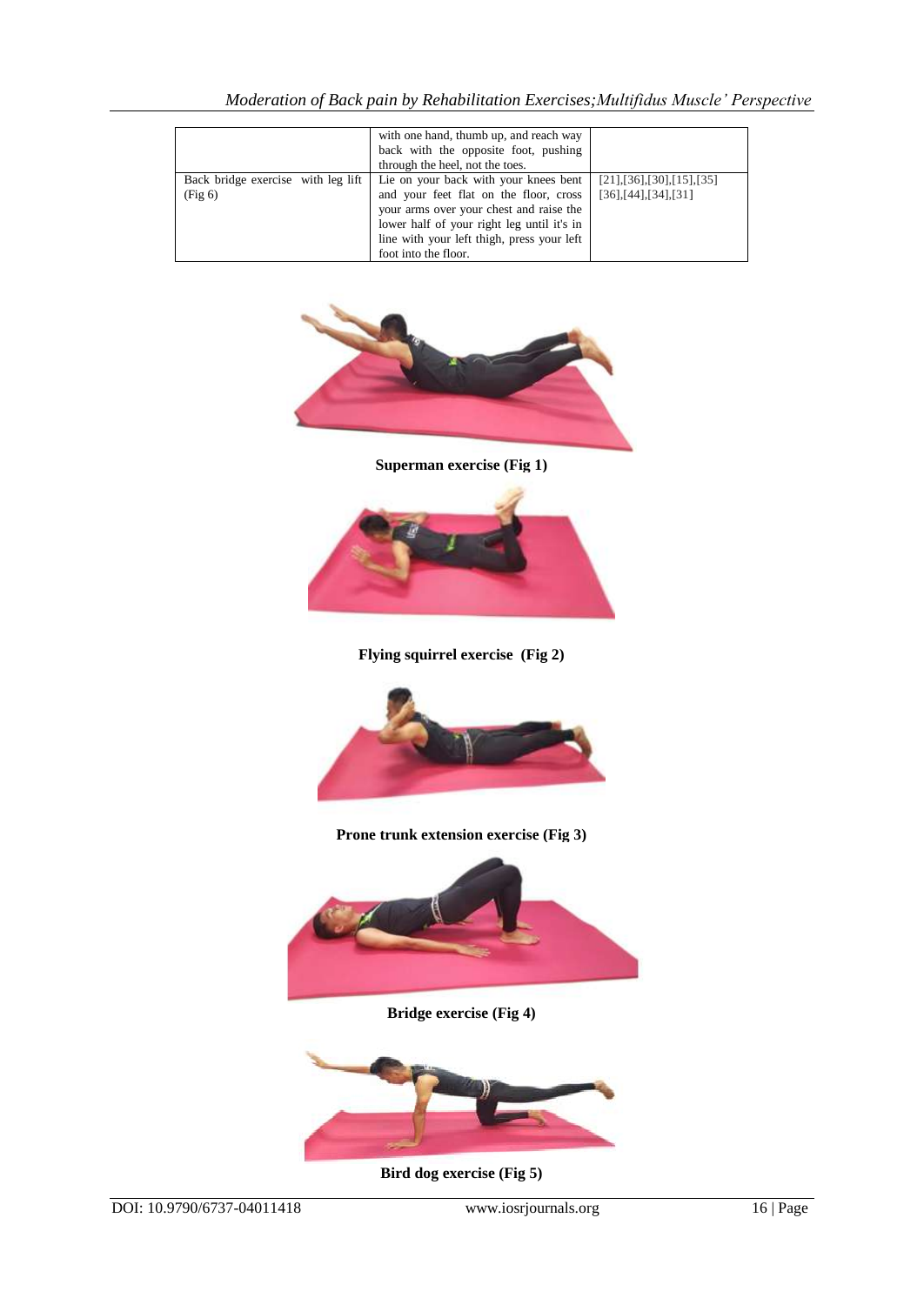

**Back bridge exercise with leg lift (Fig 6)**

### **II. Conclusion**

The rehabilitation exercises which Found from the studies which had done before more appropriate than others to control as well as increase the multifidus muscle durability and this a study may be of great help for physical therapists in picking out exercises when progressing people with low back pain (LBP) from lowintensity exercises for those that require far more muscle activity. The surface electromyography (SEMG) can be used to identify the particular exercises which more appropriate to be able to strengthen muscles and handle pain.

### **Acknowledgements**

I would like to thank physical therapy students at, University Sultan Zainal Abidin, Malaysia , for their assistance, I thank my family, for unconditional support and encouragement to pursue my interests, Last, but not least, I would be remiss if I did not thank Doctor Alhadi Jahan , who deserves credit for providing much needed assistance, and keeping my article running smoothly.

#### **Reference**

- [1]. Abenhaim, L., Rossignol, M., Valat, J. P., Nordin, M., Avouac, B., Blotman, F., ... & Vautravers, P. (2000). The role of activity in the therapeutic management of back pain: Report of the International Paris Task Force on Back Pain. *Spine*, *25*(4S), 1S-33S.
- [2]. Danneels, L. A., Vanderstraeten, G. G., Cambier, D. C., Witvrouw, E. E., De Cuyper, H. J., & Danneels, L. (2000). CT imaging of trunk muscles in chronic low back pain patients and healthy control subjects. *European Spine Journal*, *9*(4), 266-272.
- [3]. Gundewall, B., Liljeqvist, M., & Hansson, T. (1993). Primary prevention of back symptoms and absence from work: a prospective randomized study among hospital employees. *Spine*, *18*(5), 587-594.
- [4]. Kamaz, M., Kiresi, D., Oguz, H., Emlik, D., & Levendoglu, F. (2007). CT measurement of trunk muscle areas in patients with chronic low back pain. Diagnostic and interventional radiology, 13(3), 144.
- [5]. Liddle, S. D., Baxter, G. D., & Gracey, J. H. (2004). Exercise and chronic low back pain: what works?. *Pain*, *107*(1), 176-190.
- [6]. Rainville, J., Hartigan, C., Martinez, E., Limke, J., Jouve, C., & Finno, M. (2004). Exercise as a treatment for chronic low back pain. *The Spine Journal*, *4*(1), 106-115.
- [7]. Chaiamnuay, P., Darmawan, J., Muirden, K. D., & Assawatanabodee, P. (1998). Epidemiology of rheumatic disease in rural Thailand: a WHO-ILAR COPCORD study. Community Oriented Programme for the Control of Rheumatic Disease. *The Journal of rheumatology*, *25*(7), 1382-1387.
- [8]. Kendall FP, McCreary EK, Provance PG, Rodgers MM, Romani WA. 2005 .Muscles: Testing and Function With Posture and Pain. Baltimore, MD: Lippincott, Williams & Wilkins.
- [9]. Andersson, G. B. J. (1997). The epidemiology of spinal disorders. *The adult spine: Principles and practice*.
- [10]. Arokoski, J. P., Kankaanpää, M., Valta, T., Juvonen, I., Partanen, J., Taimela, S., ... & Airaksinen, O. (1999). Back and hip extensor muscle function during therapeutic exercises. *Archives of physical medicine and rehabilitation*, *80*(7), 842-850.
- [11]. Arokoski, J. P., Valta, T., Airaksinen, O., & Kankaanpää, M. (2001). Back and abdominal muscle function during stabilization exercises. *Archives of physical medicine and rehabilitation*, *82*(8), 1089-1098.
- [12]. Barker, K. L., Shamley, D. R., & Jackson, D. (2004). Changes in the cross-sectional area of multifidus and psoas in patients with unilateral back pain: the relationship to pain and disability. *Spine*, *29*(22), E515-E519.
- [13]. Bayramoglu, Meral, et al. "Isokinetic measurement of trunk muscle strength in women with chronic low-back pain." American journal of physical medicine & rehabilitation 80.9 (2001): 650-655
- [14]. BEIMBORN, D. S., & MORRISSEY, M. C. (1988). A review of the literature related to trunk muscle performance. *Spine*, *13*(6), 655-660.
- [15]. Callaghan, J. P., Gunning, J. L., & McGill, S. M. (1998). The relationship between lumbar spine load and muscle activity during extensor exercises. *Physical therapy*, *78*(1), 8-18.
- [16]. Chou, R., Qaseem, A., Snow, V., Casey, D., Cross, J. T., Shekelle, P., & Owens, D. K. (2007). Diagnosis and treatment of low back pain: a joint clinical practice guideline from the American College of Physicians and the American Pain Society. *Annals of internal medicine*, *147*(7), 478-491.
- [17]. Danneels, L. A., Cagnie, B. J., Cools, A. M., Vanderstraeten, G. G., Cambier, D. C., Witvrouw, E. E., & De Cuyper, H. J. (2001). Intra-operator and inter-operator reliability of surface electromyography in the clinical evaluation of back muscles. *Manual therapy*, *6*(3), 145-153.
- [18]. Danneels, L. A., Vanderstraeten, G. G., Cambier, D. C., Witvrouw, E. E., De Cuyper, H. J., & Danneels, L. (2000). CT imaging of trunk muscles in chronic low back pain patients and healthy control subjects. European Spine Journal, 9(4), 266-272